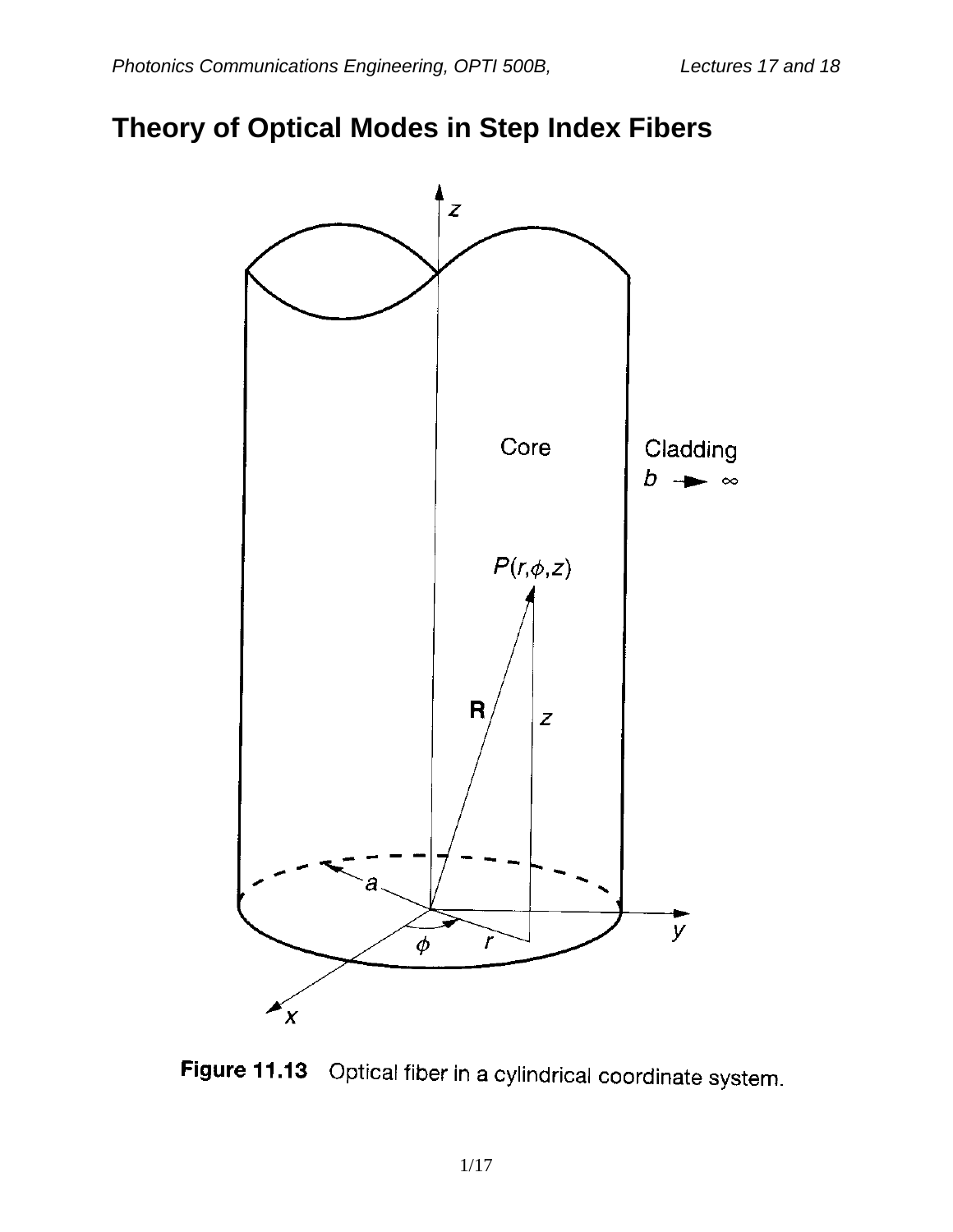$$
n = \begin{cases} n_{\text{core}} & \text{inside the core} \\ n_{\text{clad}} & \text{inside the cladding} \end{cases}
$$

$$
\vec{E} = E_r \hat{r} + E_{\phi} \hat{\phi} + E_z \hat{z}
$$

$$
\vec{H} = H_r \hat{r} + H_{\phi} \hat{\phi} + H_z \hat{z}
$$

We find the modes by looking for solutions of:

$$
\nabla^2 \vec{E} + (nk_0)^2 \vec{E} = \left( \nabla^2 E_r - \frac{2}{r^2} \frac{\partial E_{\phi}}{\partial \phi} - \frac{E_r}{r^2} + (nk_0)^2 E_r \right) \hat{r}
$$

$$
+ \left( \nabla^2 E_{\phi} + \frac{2}{r^2} \frac{\partial E_r}{\partial \phi} - \frac{E_{\phi}}{r^2} + (nk_0)^2 E_{\phi} \right) \hat{\phi}
$$

$$
+ \left( \nabla^2 E_z + (nk_0)^2 E_z \right) \hat{z} = 0
$$

The equations have a simple physical interpretation.



Figure 5.2 A radial field at one point in the waveguide will become an azimuthal field at another location. Notice that the field is not converted between the components by reflection, but by propagation through the *(from Pollock)*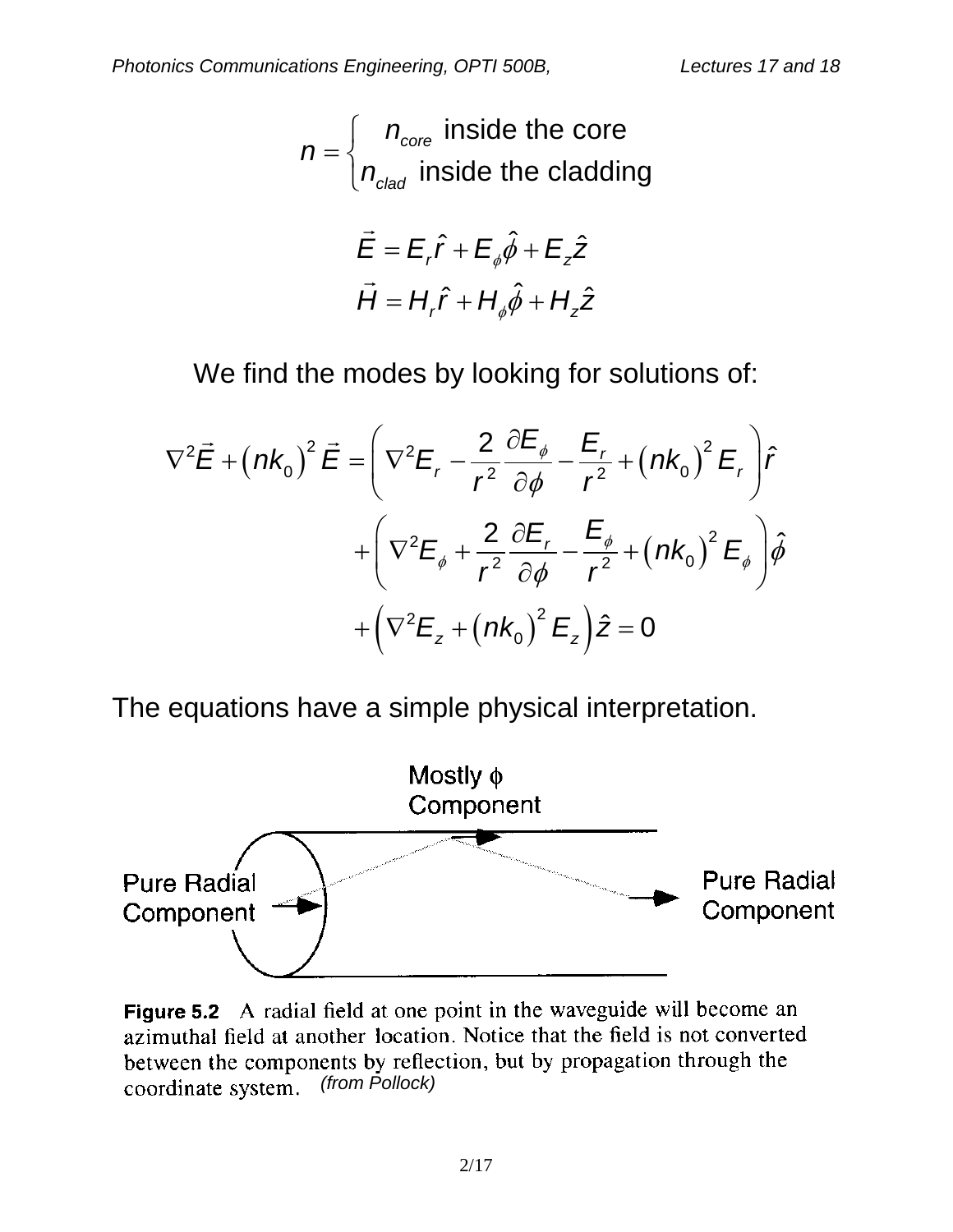

Figure 5.3 The longitudinal component of the electric field does not change through either propagation or reflection at the *(from Pollock)*

Since the equations for  $E_r$  and  $E_{\phi}$  are coupled, we first solve for  $E_z$ . H<sub>z</sub> is a solution of the same Helmholtz equation and its solutions have the same form. We find all other field components from  $E_z$  and  $H_z$  using Maxwell's equations.

We look for solutions of the form:

$$
E_z = R(r)\Phi(\phi)Z(z)
$$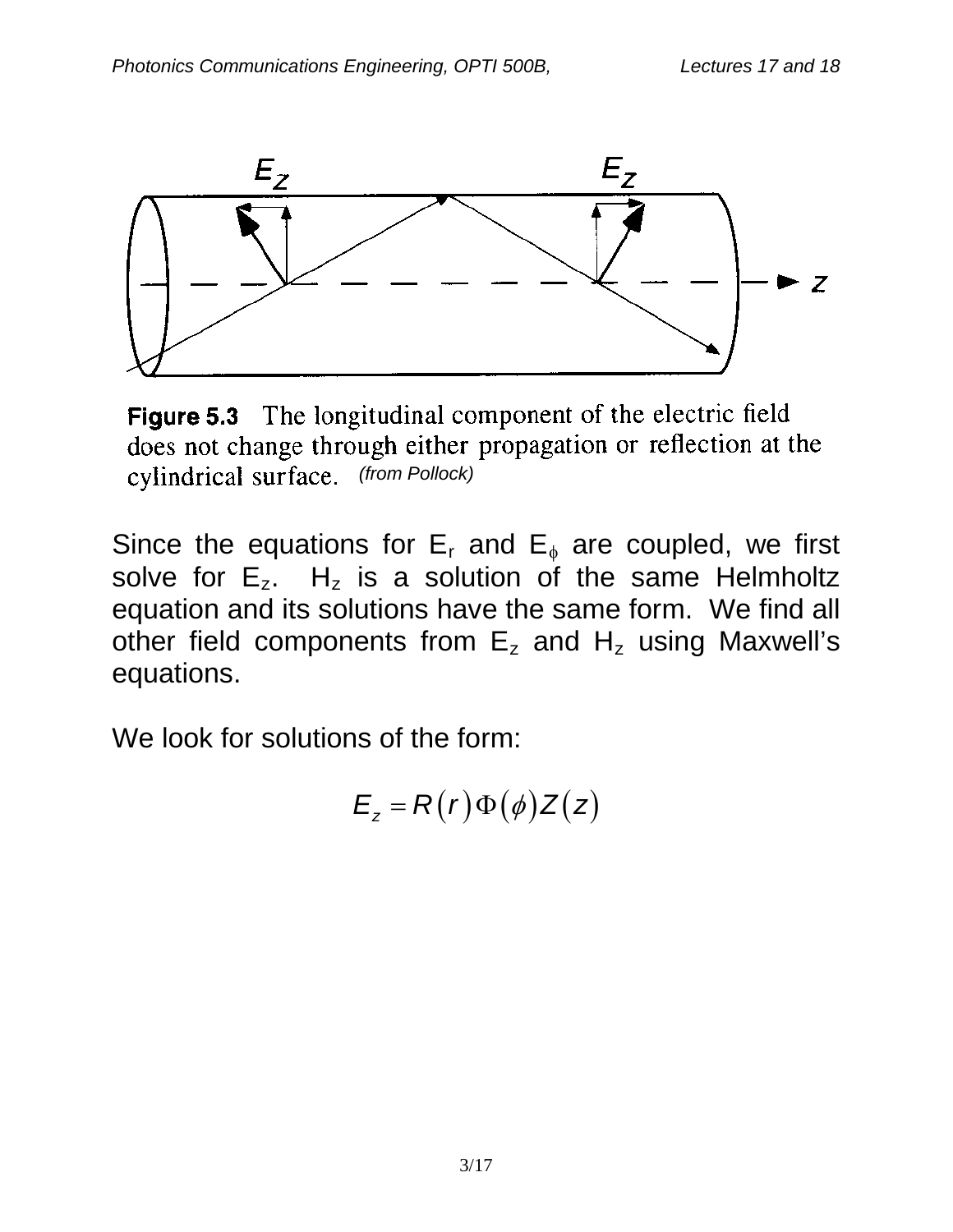In the core we find:

$$
Z(z) = ae^{-j\beta z} + be^{j\beta z}
$$
  
\n
$$
\Phi(\phi) = ce^{j\nu\phi} + de^{-j\nu\phi}
$$
  
\n
$$
R(r) = eJ_{\nu}(kr) + fN_{\nu}(kr)
$$
  
\nwhere  $\kappa^2 = (n_{\text{core}}k_0)^2 - \beta^2$ , and  $\nu = 0,1,2...$ 

We can simplify these noting that:

- Often we have only forward going waves (b=0)
- The  $N_{y}(k)$  solution goes to minus infinity at  $r = 0$  so it is unphysical (f=0)



Figure 11.14 Zero- and first-order Bessel functions of the second kind.

• We need both the  $e^{j \vee \phi}$  and  $e^{-j \vee \phi}$  terms to describe the  $\phi$ dependence of the eigenmodes, but we can limit the discussion to the  $e^{j v \phi}$  solution with the understanding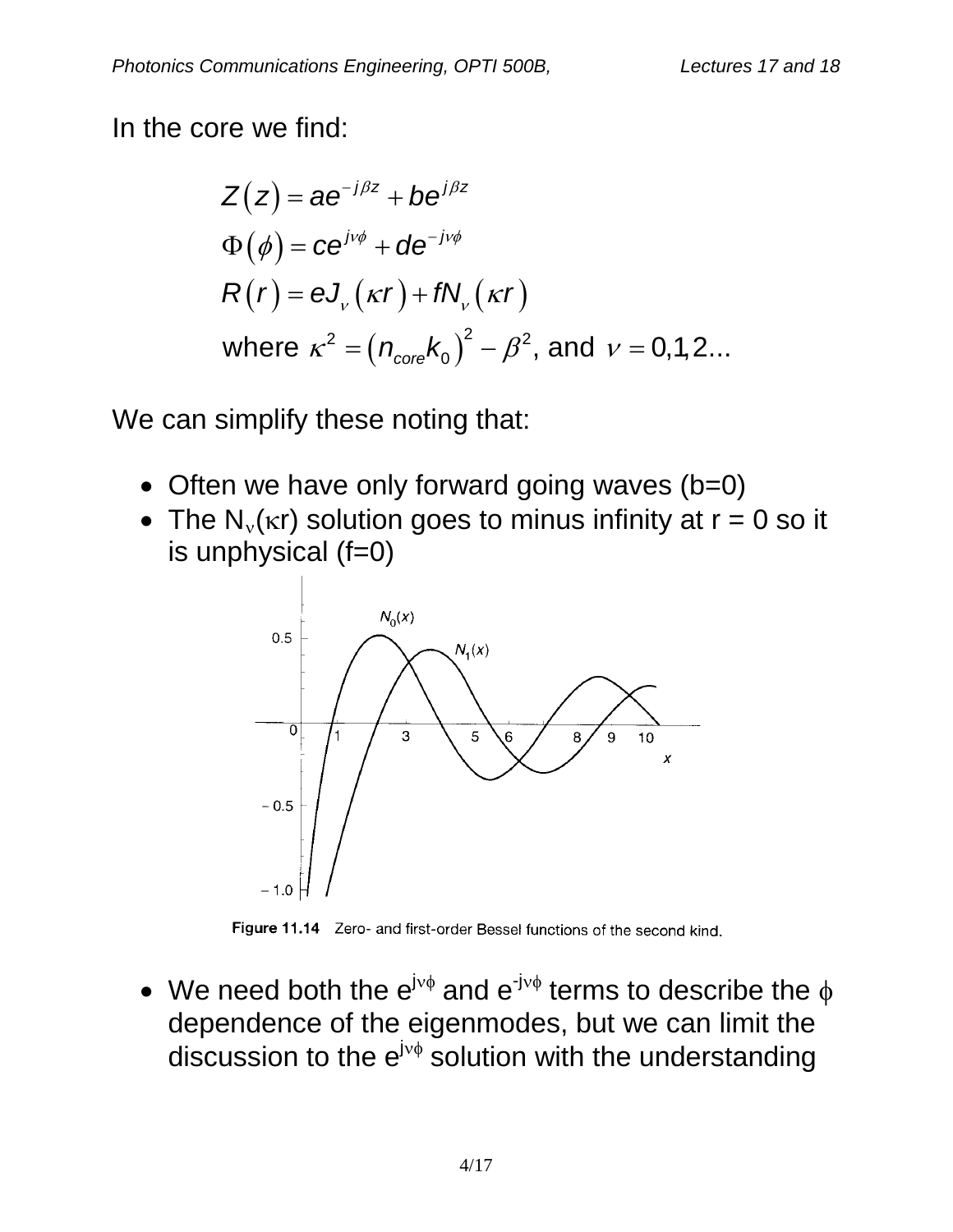that a mode with  $e^{-jv\phi}$  dependence can be found from the  $e^{j v \phi}$  mode by rotating the fiber.

Then we can write:

$$
E_z = A J_v(\kappa r) e^{j\nu\phi} e^{-j\beta z} + c.c.
$$
  
\n
$$
H_z = B J_v(\kappa r) e^{j\nu\phi} e^{-j\beta z} + c.c.
$$

In the cladding region we find:

$$
E_z = CK_v(\gamma r) e^{j\nu\phi} e^{-j\beta z} + c.c.
$$
  
\n
$$
H_z = DK_v(\gamma r) e^{j\nu\phi} e^{-j\beta z} + c.c.
$$

where 
$$
-\gamma^2 = (n_{\text{clad}} k_0)^2 - \beta^2
$$



The first three Bessel functions of the first kind,  $J_{\nu}(\kappa r)$ , and of the second kind, Figure 4.4.  $K_{\nu}(\gamma r)$ .

*From Pollock and Lipson*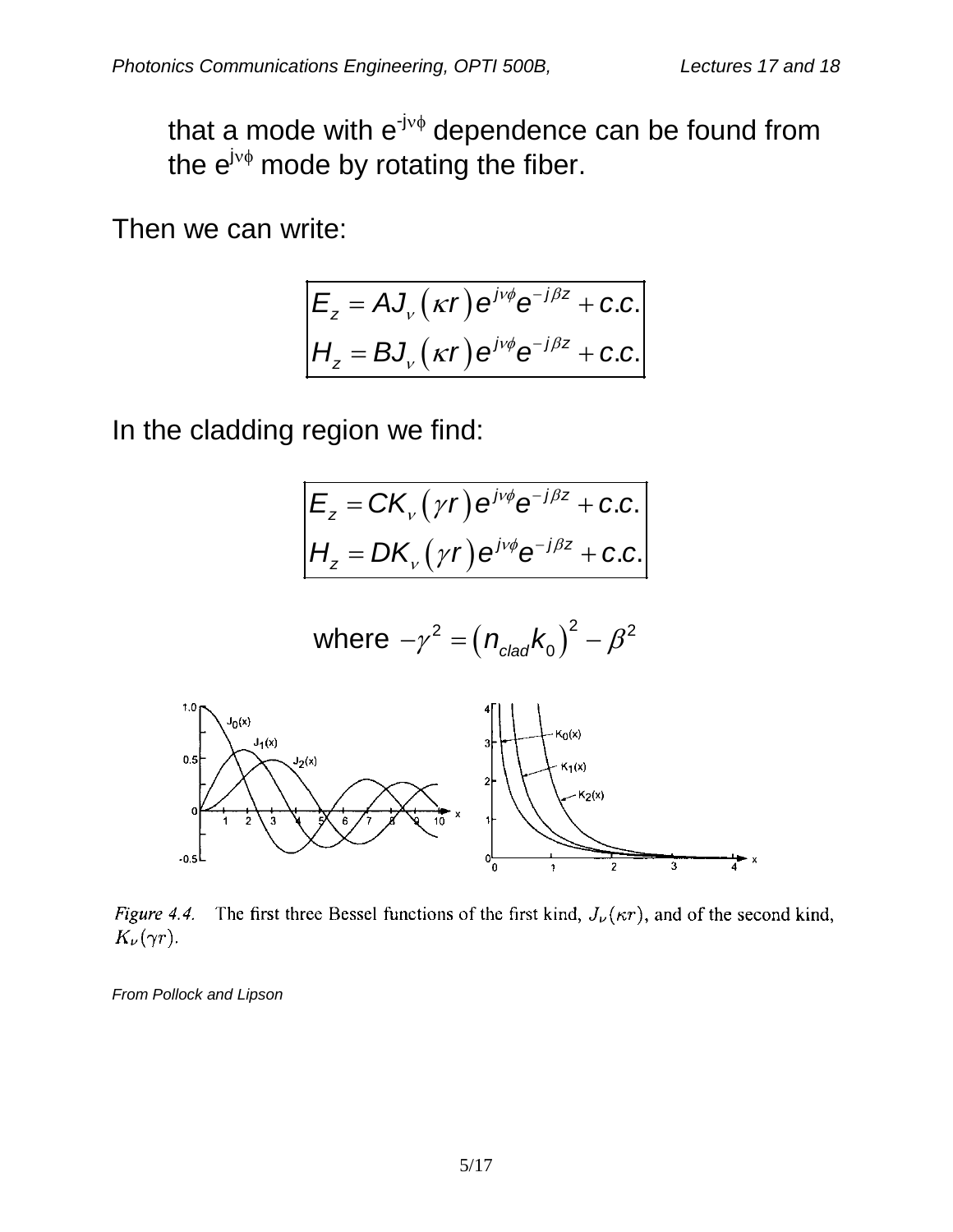

**Figure 11.15** Modified Bessel functions of first  $I_\nu(x)$  and the second  $K_\nu(x)$  kinds. *From Izuka*

### Characteristic Equation for an Optical Fiber

We insist on continuity of the tangential field components  $E_z$ ,  $E_\phi$ , H<sub>z</sub>, and H<sub>φ</sub> and find:

$$
\frac{\beta^{2}v^{2}\left(\frac{1}{\kappa^{2}}+\frac{1}{\gamma^{2}}\right)^{2}}{\alpha^{2}\left(\frac{J'}{\kappa a^{2}}+\frac{1}{\gamma^{2}}\right)^{2}} + \frac{K'_{v}(\gamma a)}{\gamma K_{v}(\gamma a)}\left(\frac{K_{0}^{2}n_{core}^{2}J'_{v}(\kappa a)}{\kappa J_{v}(\kappa a)}+\frac{K_{0}^{2}n_{clad}^{2}K'_{v}(\gamma a)}{\gamma K_{v}(\gamma a)}\right)
$$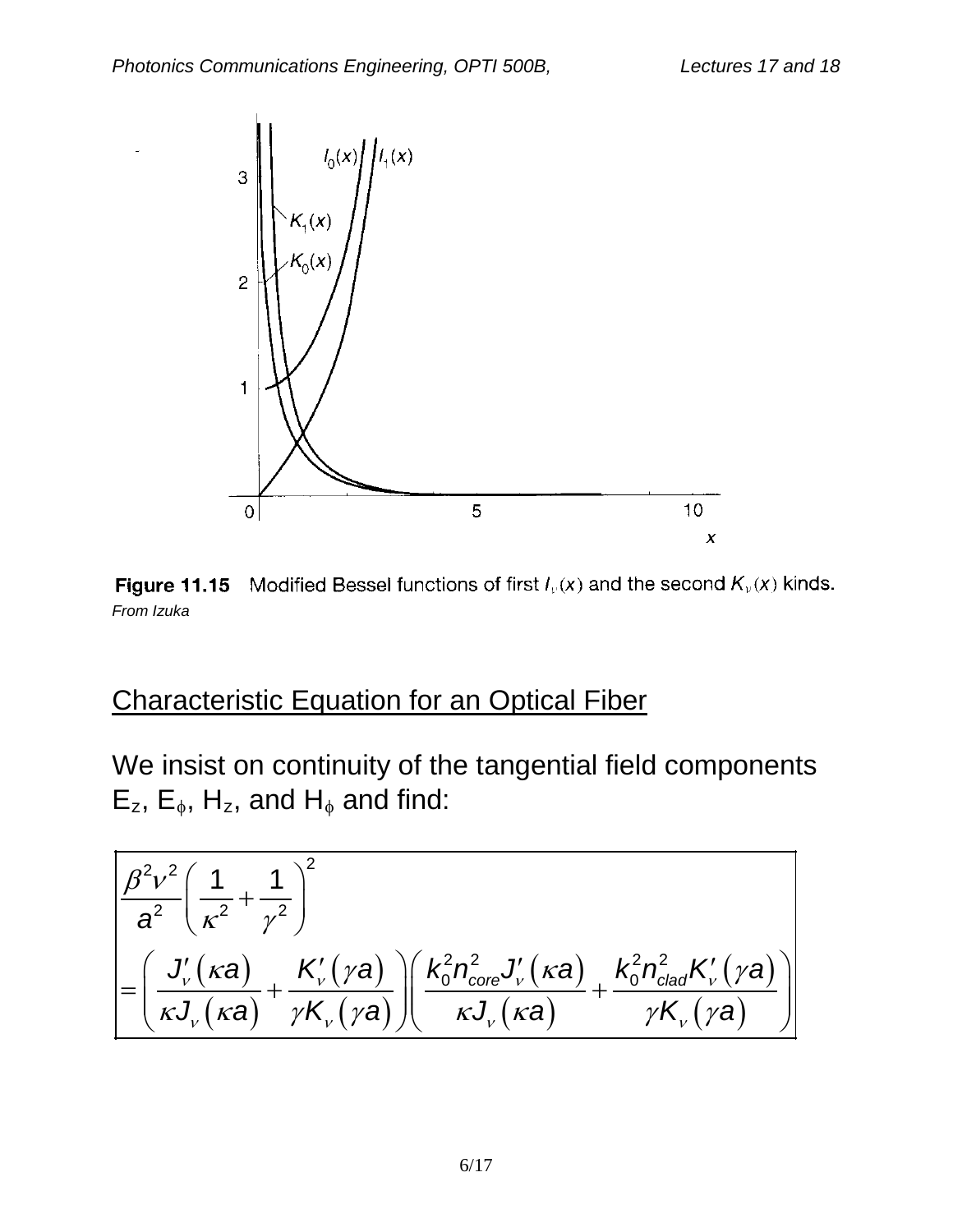This characteristic equation can be used with:

$$
V^2 = (\kappa a)^2 + (\gamma a)^2
$$
, where  $V = k_0 a \sqrt{n_{\text{core}}^2 - n_{\text{clad}}^2}$ 

to find values for  $\kappa$ ,  $\gamma$ ,  $\beta$ , and n<sub>eff</sub>.

Meridional Modes (ν=0):

For modes that correspond to bouncing meridional rays, there is no  $\phi$  dependence. Modes are of two types – TE<sub>0<sup>µ</sub></sup></sub> and  $TM_{0\mu}$  with  $\mu=1,2,\ldots$ .

$$
\left[\underbrace{\frac{J'_{v}(ka)}{\kappa J_{v}(ka)}+\frac{K'_{v}(\gamma a)}{\gamma K_{v}(\gamma a)}\right] \left(\frac{k_{0}^{2}n_{core}^{2}J'_{v}(ka)}{\kappa J_{v}(ka)}+\frac{k_{0}^{2}n_{clad}^{2}K'_{v}(\gamma a)}{\gamma K_{v}(\gamma a)}\right)}_{\text{If we set this term = 0,}}_{\text{E}_{z}=E_{r}=0 \text{ and this is a TE mode}} \frac{k_{0}^{2}n_{clad}^{2}K'_{v}(\gamma a)}{H_{z}=H_{r}=0 \text{ and this is a TM mode}}\right]=0
$$

Skew Modes (ν≠0):

These modes have radial structure. The modes have both  $E_z \neq 0$  and  $H_z \neq 0$  and thus are called "hybrid" modes. The hybrid modes are of two types labeled  $EH_{vu}$  and  $HE_{vu}$ , depending on the whether  $E<sub>z</sub>$  or H<sub>z</sub> is dominant, respectively.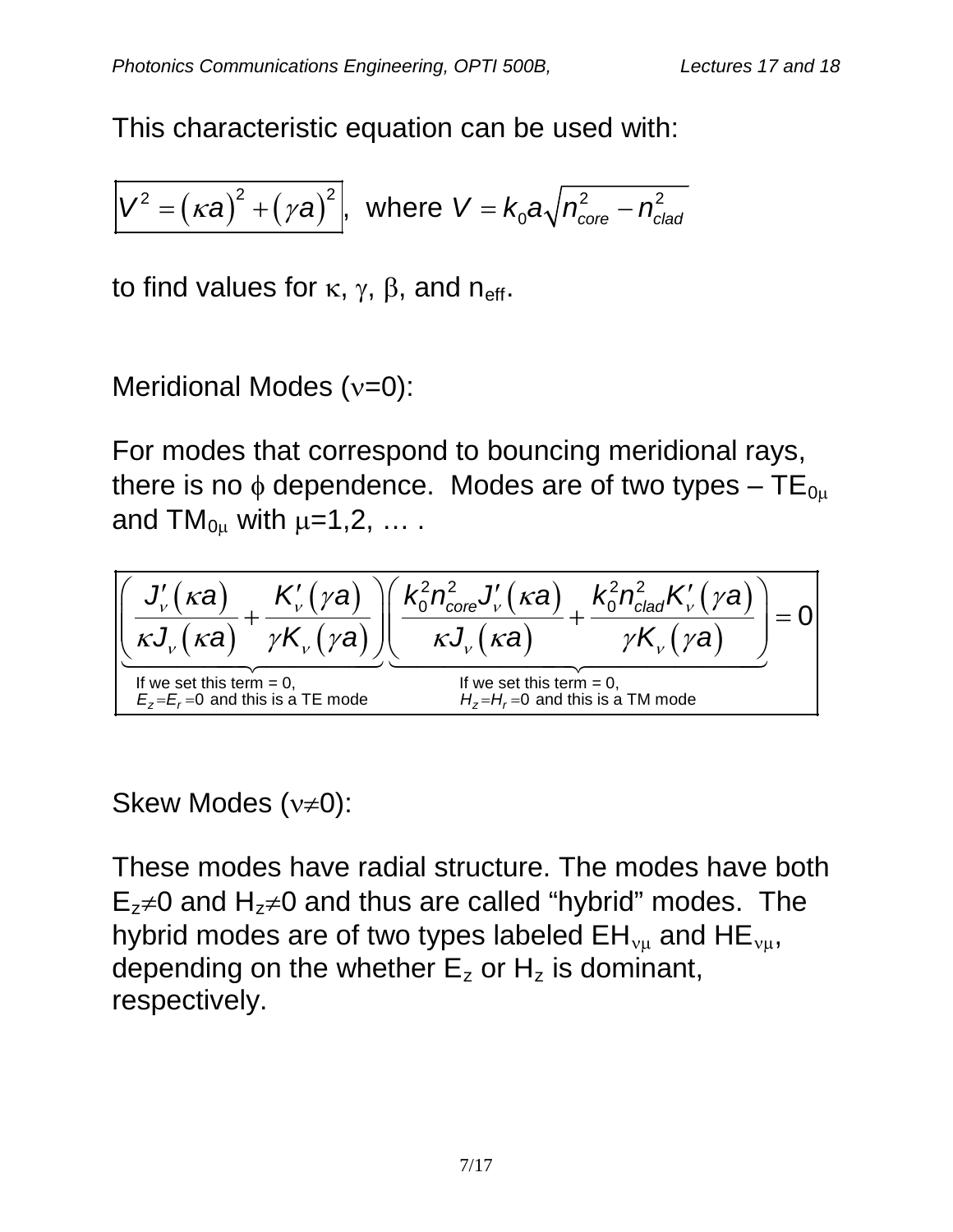### Field Distributions in Optical Fibers

Let's examine the mode profiles in the plane  $z=0$ :



There is no azimuthal variation for either type of mode.

Example,  $TM_{01}$  Mode:



*Figure 11.21. All figures (unless noted) and the table in this lecture are from Elements of Photonics, Volume II.*

 $J_1(\kappa_{01}r)$  has a zero at the origin and one maximum in the core.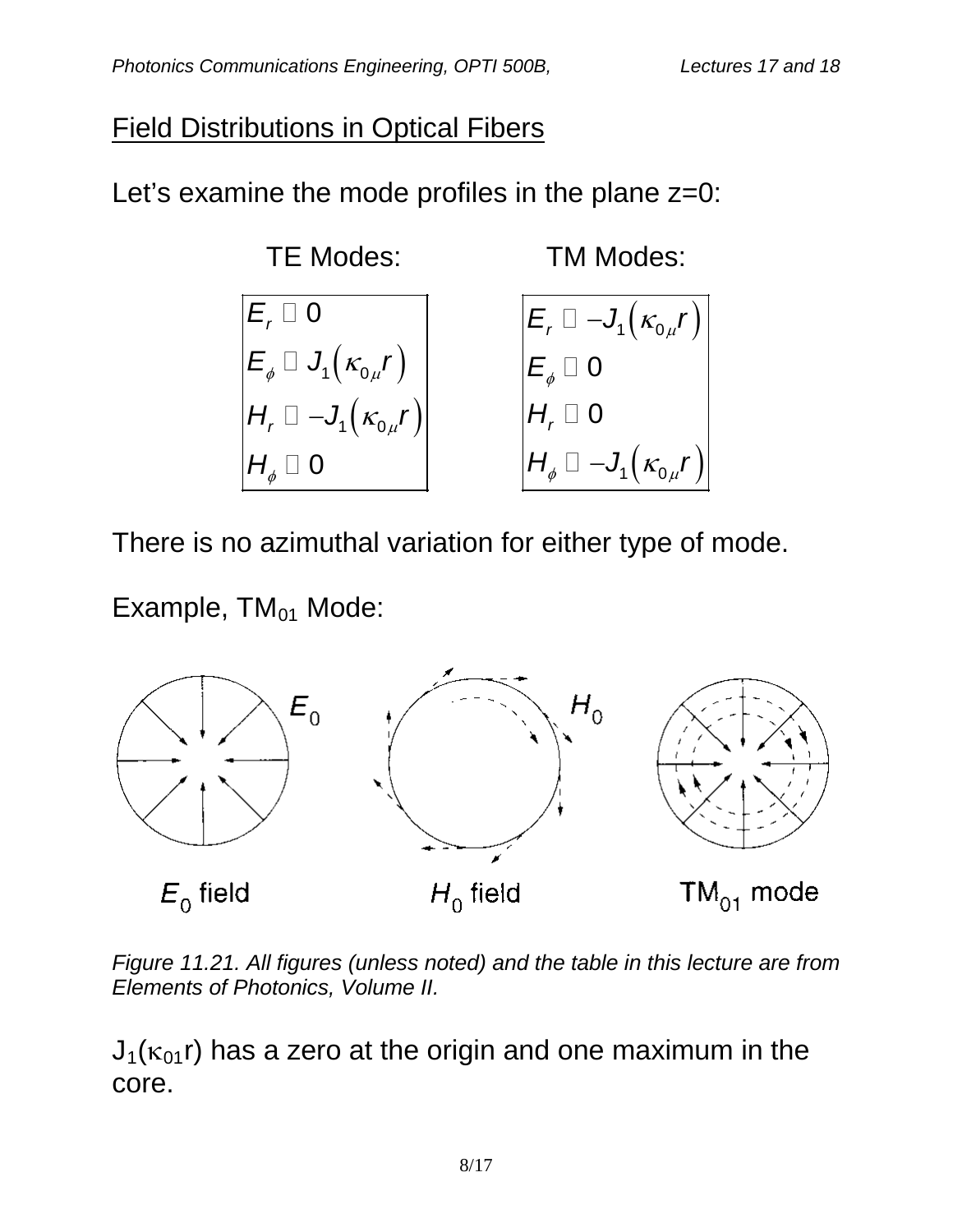# $EH_{\nu\mu}$  Modes:

$$
\begin{aligned}\n& \boxed{E_r \square - J_{\nu+1}(\kappa_{\nu\mu}r)\cos\nu\phi} \\
& \boxed{E_\phi \square - J_{\nu+1}(\kappa_{\nu\mu}r)\sin\nu\phi} \\
& H_r \square J_{\nu+1}(\kappa_{\nu\mu}r)\sin\nu\phi \\
& H_\phi \square - J_{\nu+1}(\kappa_{\nu\mu}r)\cos\nu\phi\n\end{aligned}
$$

 $HE_{v\mu}$  Modes:

$$
\begin{array}{c}\nE_r \Box J_{\nu-1}(\kappa_{\nu\mu}r)\cos\nu\phi \\
E_{\phi} \Box -J_{\nu-1}(\kappa_{\nu\mu}r)\sin\nu\phi \\
H_r \Box J_{\nu-1}(\kappa_{\nu\mu}r)\sin\nu\phi \\
H_{\phi} \Box J_{\nu-1}(\kappa_{\nu\mu}r)\cos\nu\phi\n\end{array}
$$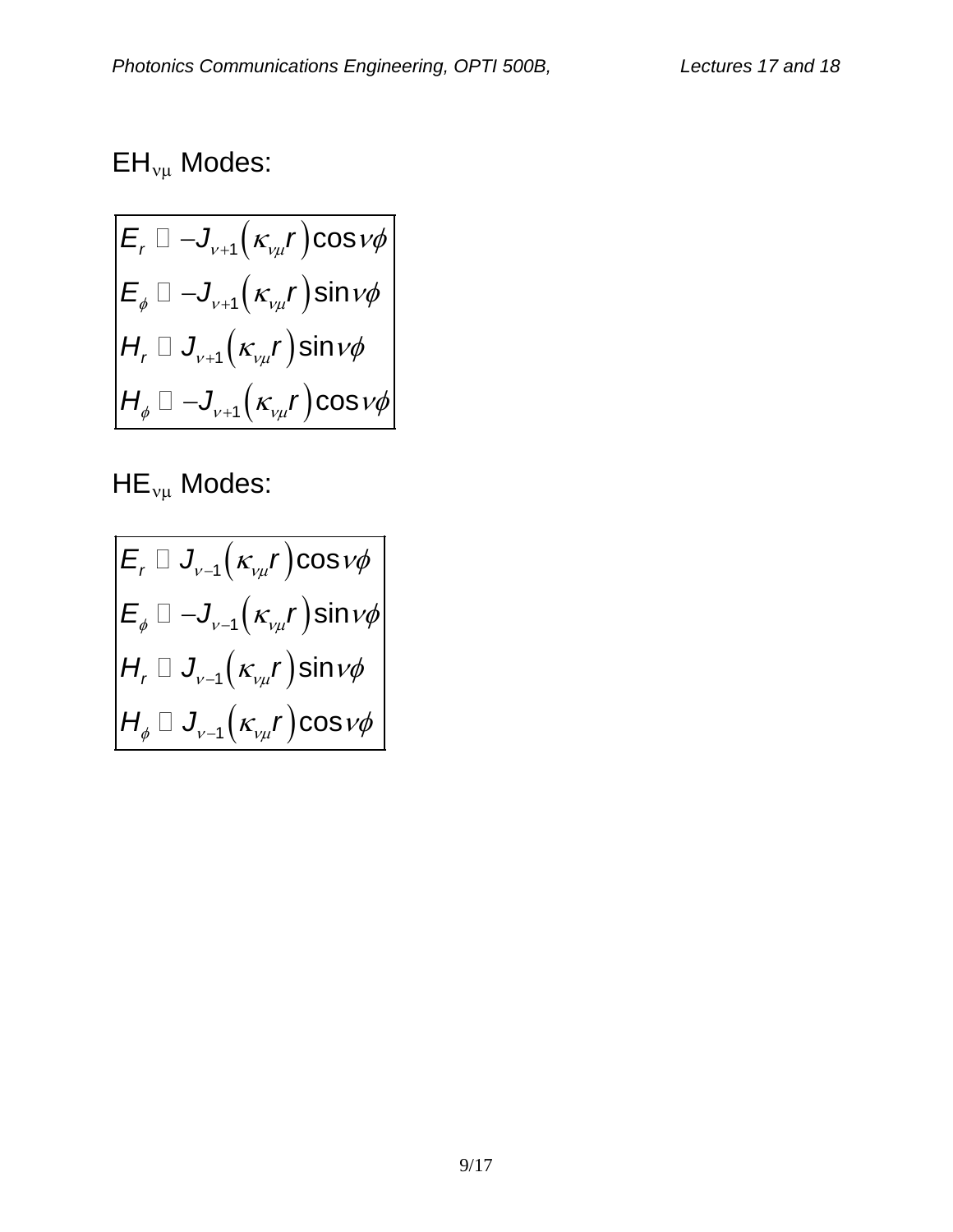Example - the  $HE_{21}$  mode:

 $E_r \square \, J_1(\kappa_{21}r) \cos 2\phi$  $E_{\phi} \Box -J_1(\kappa_{21}r)$ sin 2 $\phi$  $H_r \square J_1(\kappa_{21}r)$ sin 2 $\phi$  $H_{_\phi}\,\square\,$   $J_{_{1}}(\kappa_{_{21}}\!r)$ cos 2 $\phi$ 

E is purely radial for  $\phi = 0$ ,  $\pi/2$ ,  $\pi$ , and  $3\pi/2$ . E is purely azimuthal for  $\phi = \pi/4$ ,  $3\pi/4$ ,  $5\pi/4$ , and  $7\pi/4$ . H looks like E rotated counter clockwise by  $\pi/4$ .  $J_1(K_{21}r)$  has a zero at the origin and one maximum in the core.



*Figure 11.21*.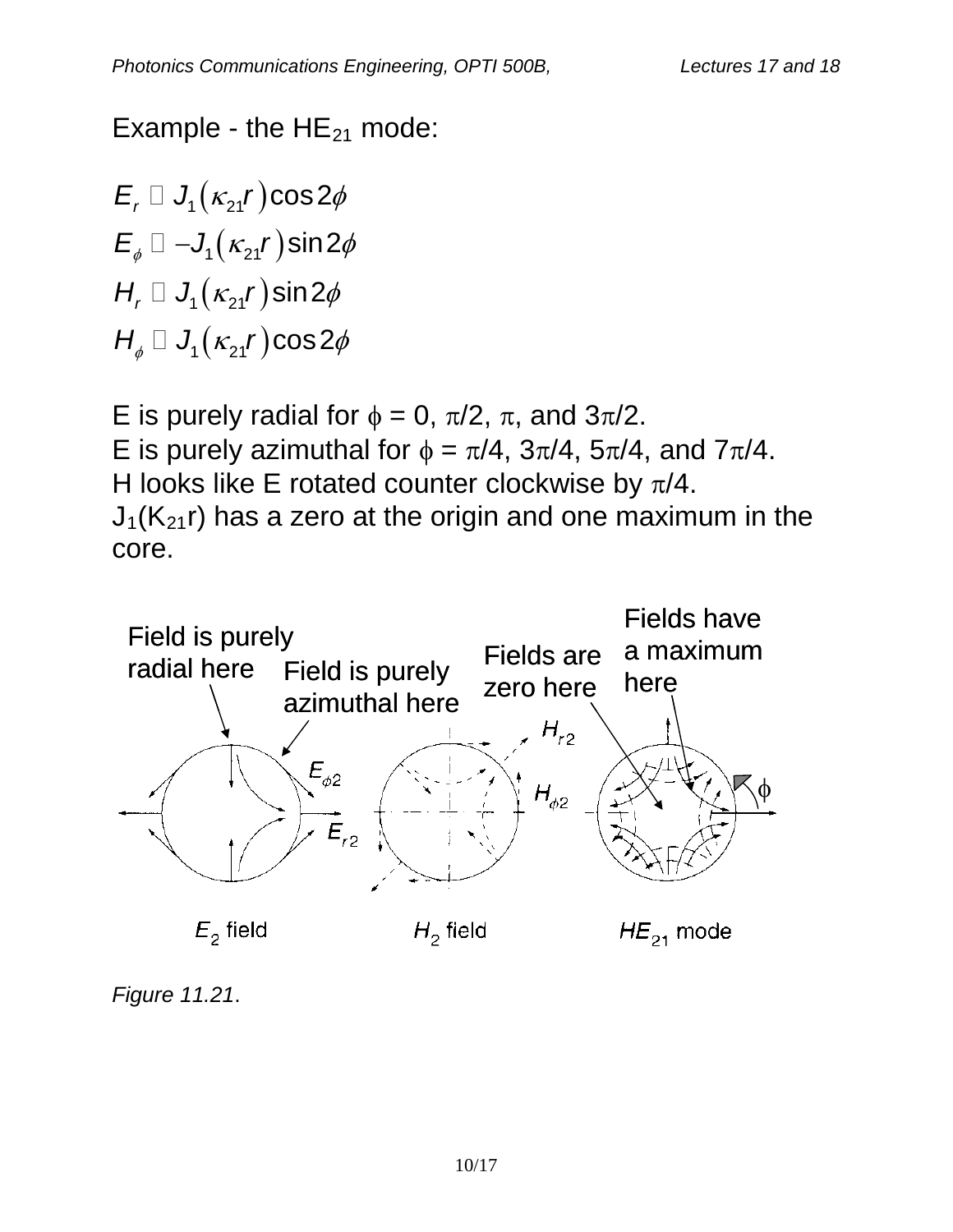

## **Linearly Polarized (LP) Optical Fiber Modes**

Figure 11.18 Number of possible modes in the step-index fiber as a function of the normalized radius of the core.

It is customary in the theory of optical fibers to make the "weakly guiding approximation"  $n_1 = n_2$  (the refractive index of the core equal the refractive index of the cladding) because:

1. It simplifies the characteristic equation for the modes.

2. It leads to the concept of linearly polarized modes.

In the weakly guiding approximation the large steps in Figure 11.18 become not jagged as modes become degenerate (i.e. they have the same propagation constant). The degenerate modes can be added together to form new modes.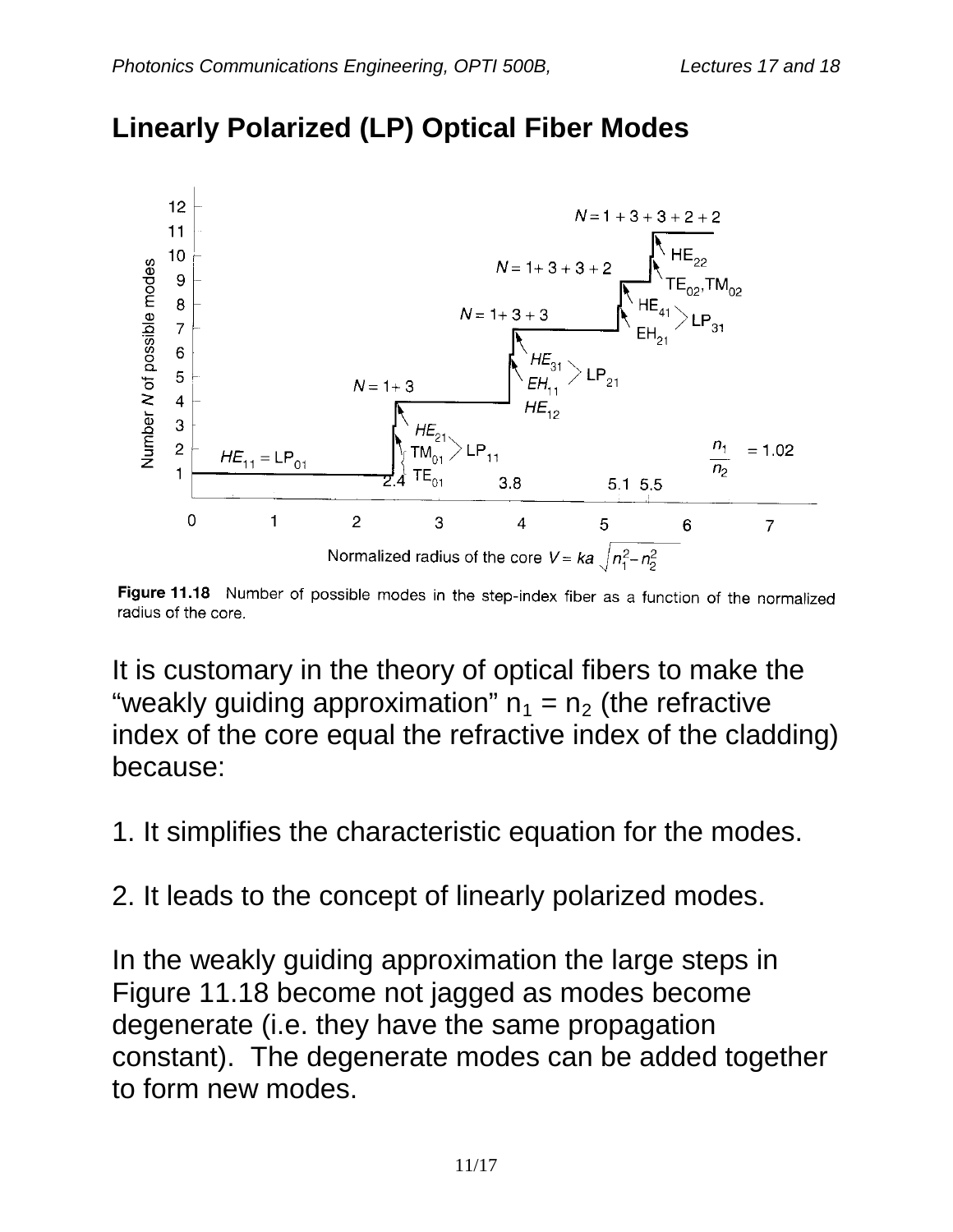Can we construct a set of linearly polarized modes?

 $\rightarrow$  Yes. This is good because polarized light from a laser would excite these superpositions of true fiber modes.

 $HE_{11}$  is already linearly polarized.



*Figure 11.21 in Elements of Photonics, Volume II.*

Other LP modes can be constructed from sums of the EH and HE modes that have the same propagation constant.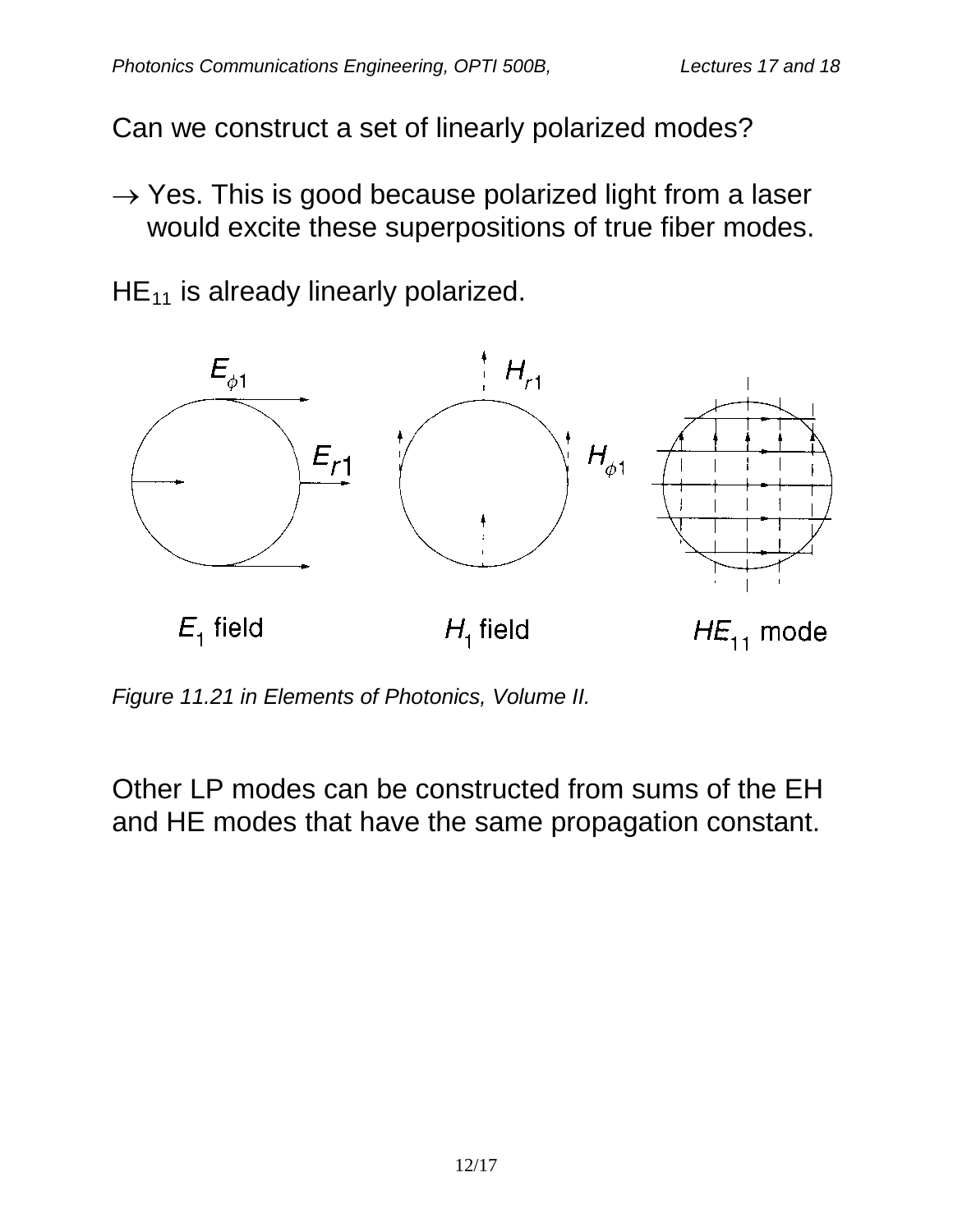

 $E_2$  field











 $E_0$  field

 $H_0$  field

 $TM_{01}$  mode



Figure 11.22 Field pattern of the  $LP_{11}$  mode.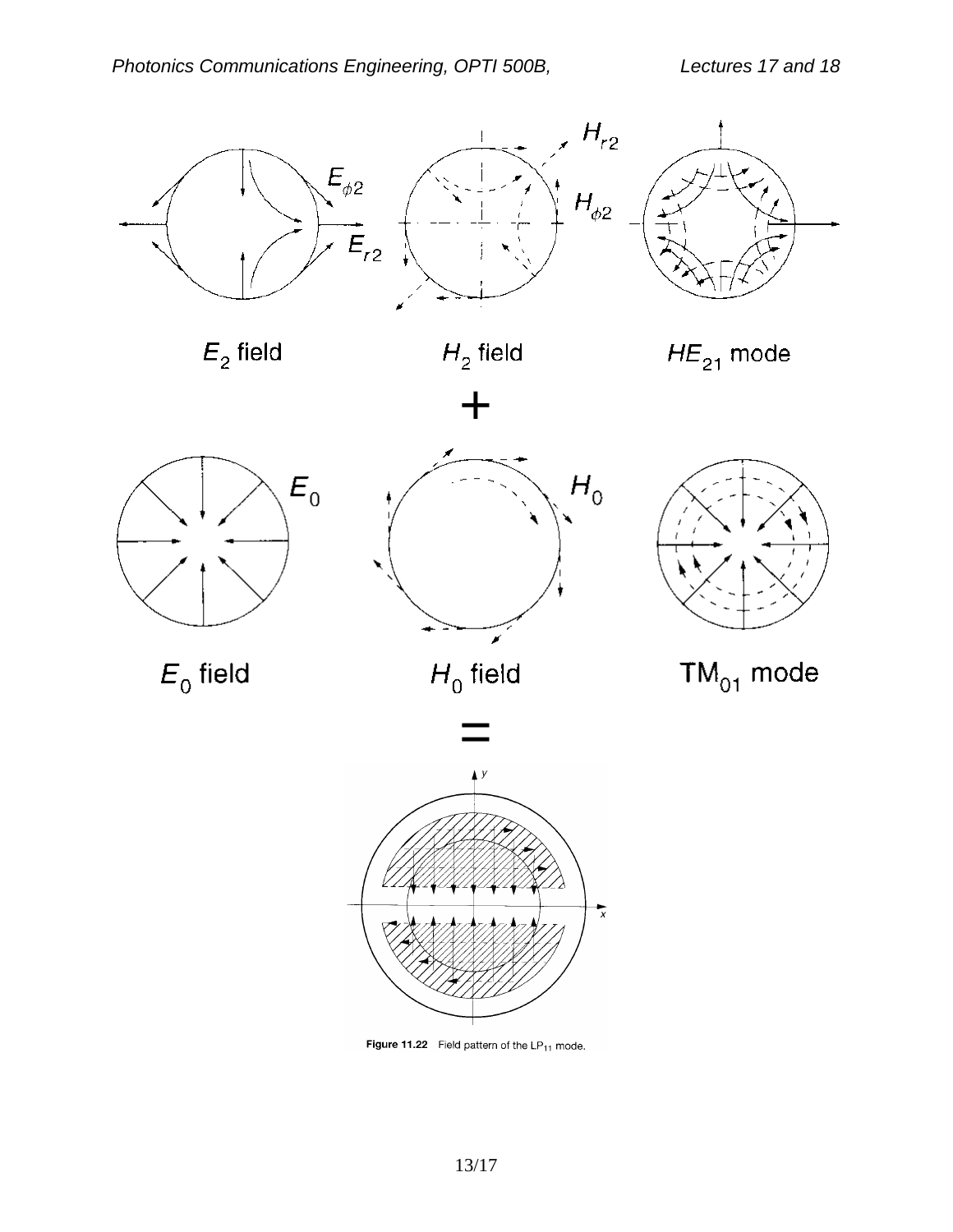$\mathbb{R}^n$  and  $\mathbb{R}^n$ 

| $(m\mu)$                                           | (01)                   | (11)                                             | (21)                                | (02)                   |
|----------------------------------------------------|------------------------|--------------------------------------------------|-------------------------------------|------------------------|
| $LP_{m\mu}$ designation<br>Hybrid mode designation | $LP_{01}$<br>$HE_{11}$ | $LP_{11}$<br>$HE_{21}$<br>$TE_{01}$<br>$TM_{01}$ | $LP_{21}$<br>$HE_{31}$<br>$EH_{11}$ | $LP_{02}$<br>$HE_{12}$ |

Construction and Labeling Rules:

$$
LP_{0\mu} = HE_{1\mu}
$$
  
\n $LP_{1\mu} = HE_{2\mu} + TE_{0\mu}$  or  $HE_{2\mu} + TM_{0\mu}$   
\n $LP_{m\mu} = HE_{m+1,\mu} + EH_{m-1,\mu}$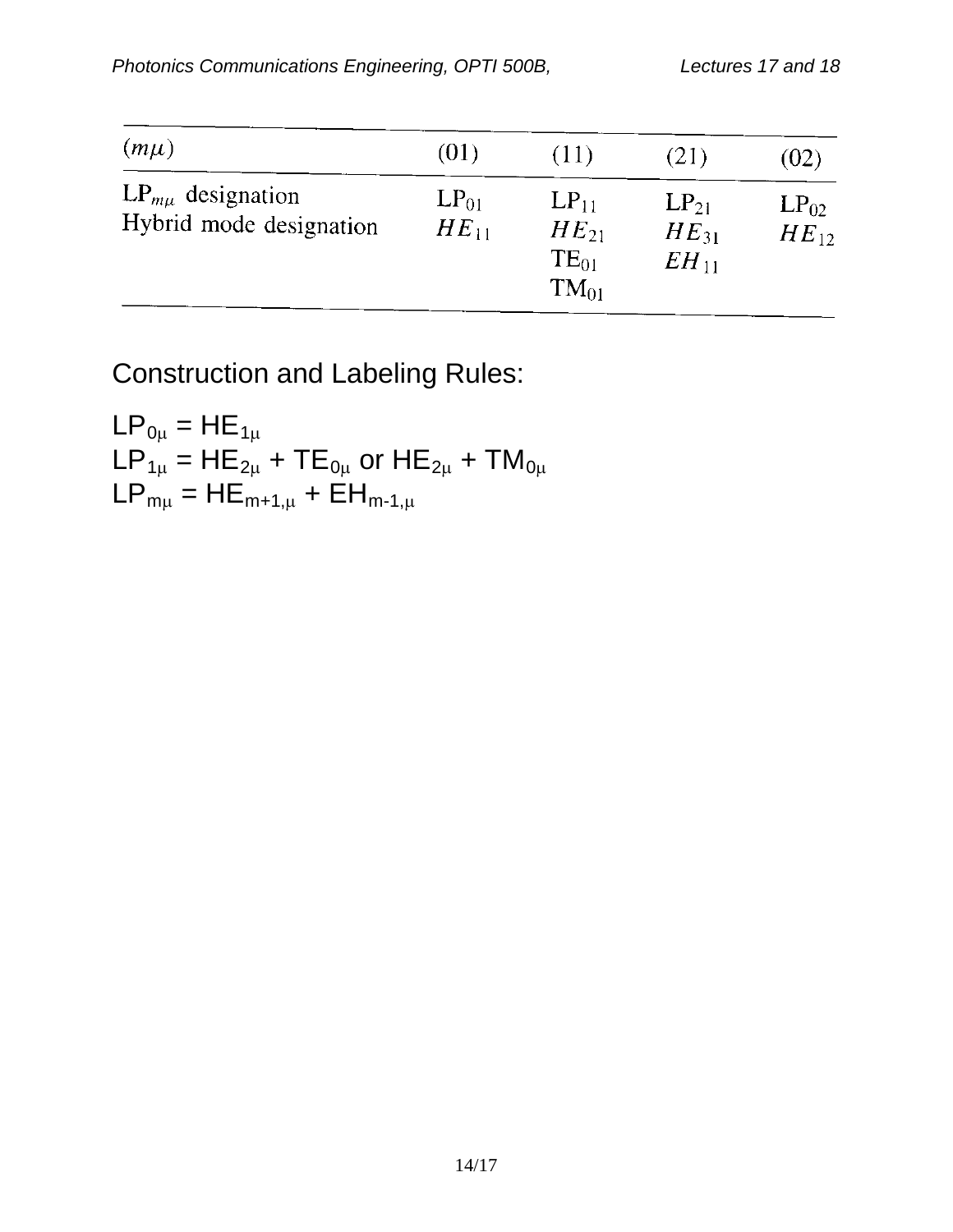### **Fiber Mode Degeneracy and Number of Modes**

### Degeneracy of the Hybrid Modes

|                                     |                 |          | number         | total    |
|-------------------------------------|-----------------|----------|----------------|----------|
|                                     |                 |          |                |          |
| modes                               | cutoff          | $T_{c}a$ | οf             | number   |
|                                     | condition       |          | modes          | of modes |
| $HE_{11}$                           | $Ta=0$          | $\Omega$ | $\overline{2}$ | 2        |
| $TE_{01}$ , $TM_{01}$ , $HE_{21}$   | $J_0(Ta)_1 = 0$ | 2.405    | 4              | 6        |
| $HE_{12},EH_{11},HE_{31}$           | $J_1(Ta)_1 = 0$ | 3.832    | 6              | 12       |
| $EH_{21}$ , $HE_{41}$               | $J_2(Ta)_1 = 0$ | 5.136    | 4              | 16       |
| $TE_{02}$ , $TM_{02}$ , $HE_{22}$   | $J_0(Ta)_2=0$   | 5.520    | 4              | 20       |
| $EH_{31}$ , $HE_{51}$               | $J_3(Ta)_1 = 0$ | 6.38     | 4              | 24       |
| $HE_{13}EH_{12}HE_{32}$             | $J_1(Ta)_2 = 0$ | 7.01     | 6              | 30       |
| $EH_{41}$ , HE <sub>61</sub>        | $J_4(Ta)_1 = 0$ | 7.58     | 4              | 34       |
| $EH_{22}$ , $HE_{42}$               | $J_2(Ta)_2 = 0$ | 8.41     | 4              | 38       |
| $TE_{03}$ , $TM_{03}$ , $HE_{23}$   | $J_0(Ta)_3 = 0$ | 8.65     | 4              | 42       |
| EH <sub>51</sub> , HE <sub>71</sub> | $J_5(Ta)_1 = 0$ | 8.71     | 4              | 46       |
| $EH_{32}$ , $HE_{52}$               | $J_3(Ta)_2=0$   | 9.76     | 4              | 50       |
| $EH_{61}$ , $HE_{81}$               | $J_6(Ta)_1 = 0$ | 9.93     | 4              | 54       |

|  |  |  |  |  |  |  | Table 5.1 Modes in a circular dielectric waveguide |
|--|--|--|--|--|--|--|----------------------------------------------------|
|--|--|--|--|--|--|--|----------------------------------------------------|

The number of modes includes the number of polarization degeneracy

In a multi-mode fiber, there are usually dozens, even hundreds, of guided modes, but in a single-mode fiber there is only one guided mode, i.e., the  $HE_{11}$  mode.

*From Electromagnetic Theory for Microwaves and Optoelectronics, Keqian Zhang and Dejie Li*

### The  $TE_{0\mu}$  and  $TM_{0\mu}$  modes are not degenerate.

The hybrid  $EH_{vu}$  and  $HE_{vu}$  modes are two-fold degenerate.

#### Degeneracy of the LP Modes

The  $LP_{0\mu}$  modes are the HE<sub>1 $\mu$ </sub> modes, so they are two-fold degenerate.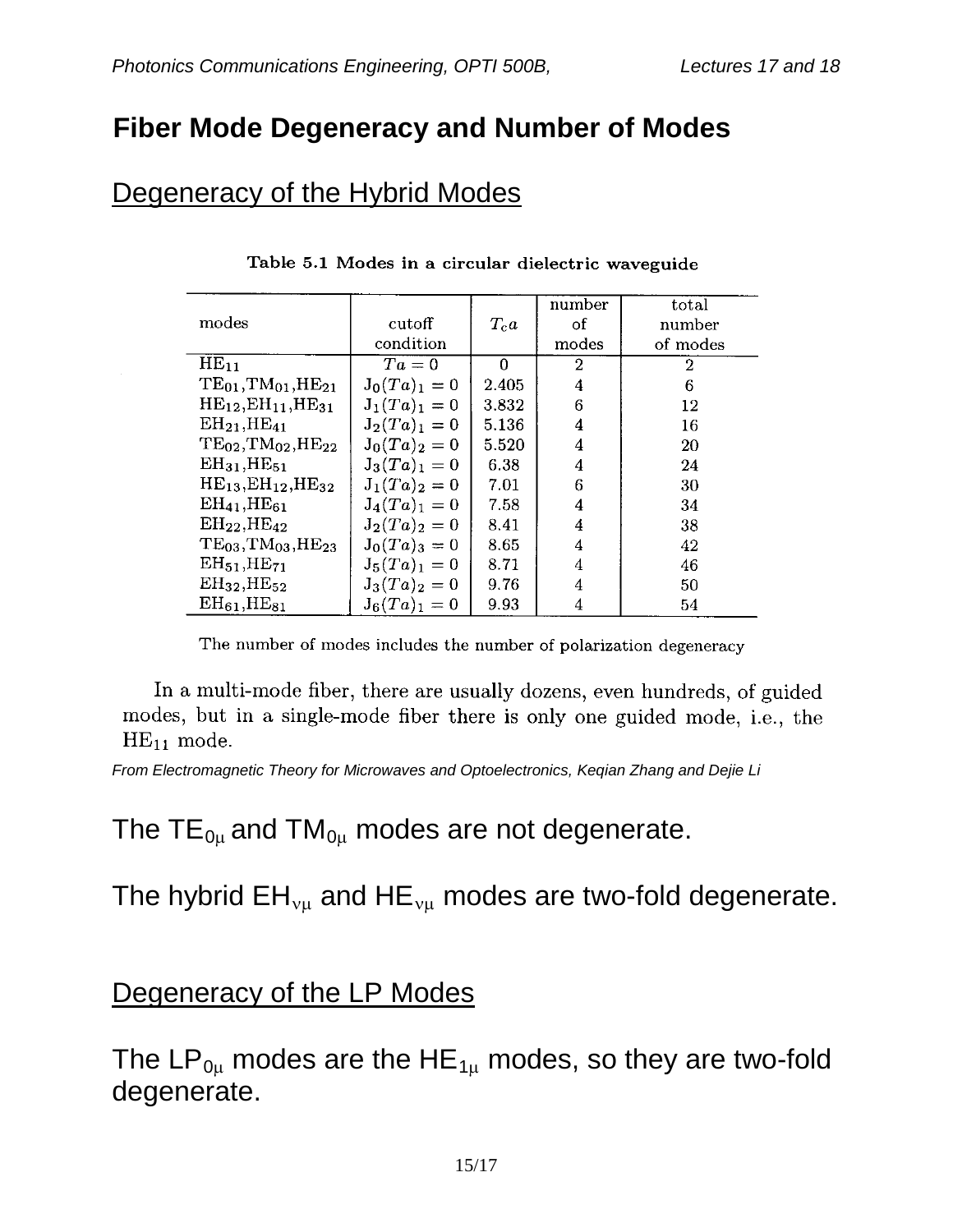The LP<sub>1µ</sub> modes are formed by summing HE<sub>2µ</sub> + TE<sub>0µ</sub> or  $HE_{2\mu}$  + TM<sub>0 $\mu$ </sub>, so they are four-fold degenerate.

The  $LP_{mu}$  modes with  $m > 1$  are formed by summing  $HE_{m+1,\mu}$  +  $EH_{m-1,\mu}$ , so they are four-fold degenerate.



Two of the 4  $LP_{21}$  modes that can be formed from HE<sub>31</sub> and  $EH_{11}$  modes.

*From Electromagnetic Theory for Microwaves and Optoelectronics, Keqian Zhang and Dejie Li*